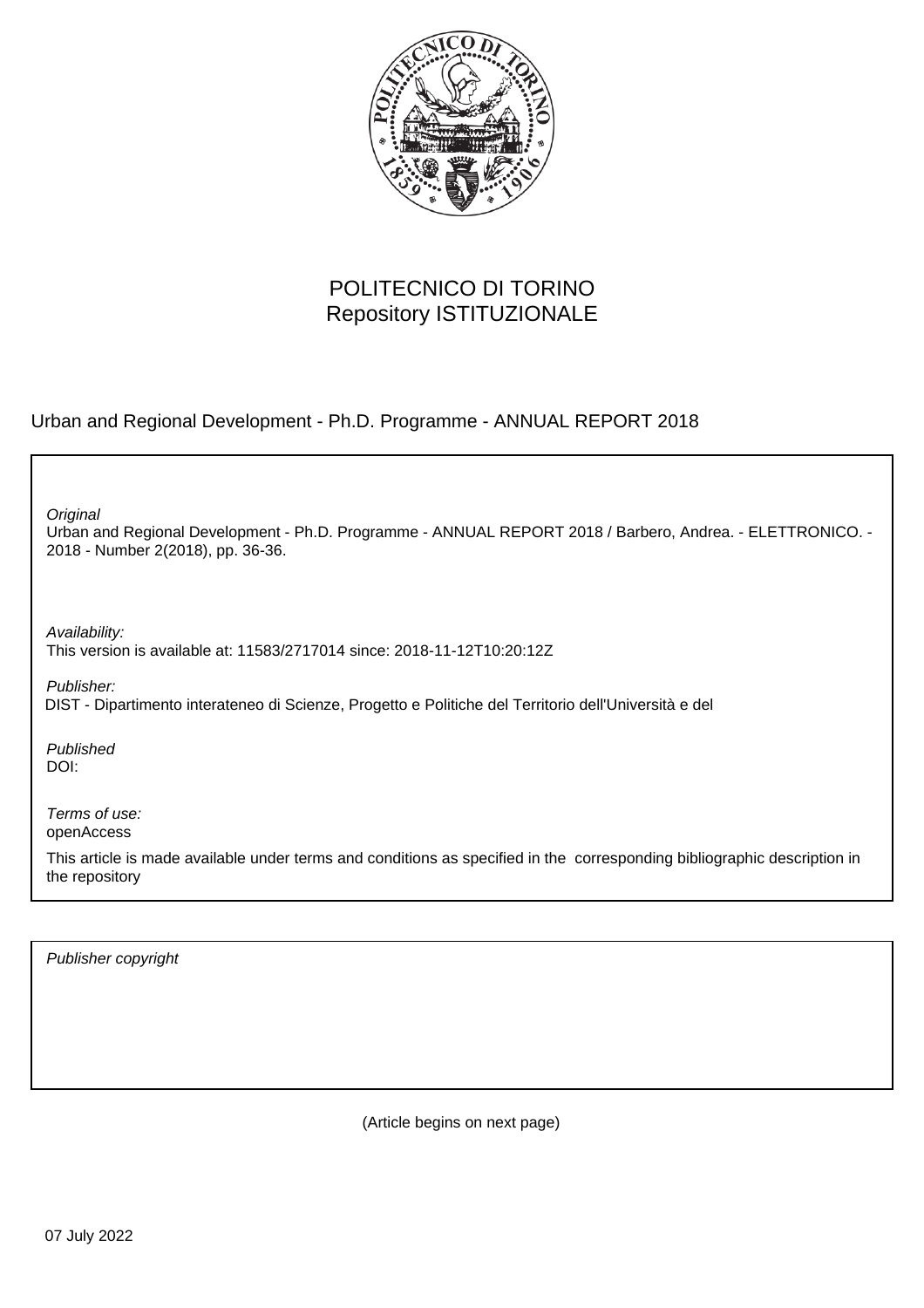**ANNUAL REPORT 2018** 2018 - Number 2 ISSN 2533-2139



# Urban and Regional Development Ph.D. Programme **ANNUAL REPORT 2018**









eo di Scienze, Progetto e Politiche del Territorio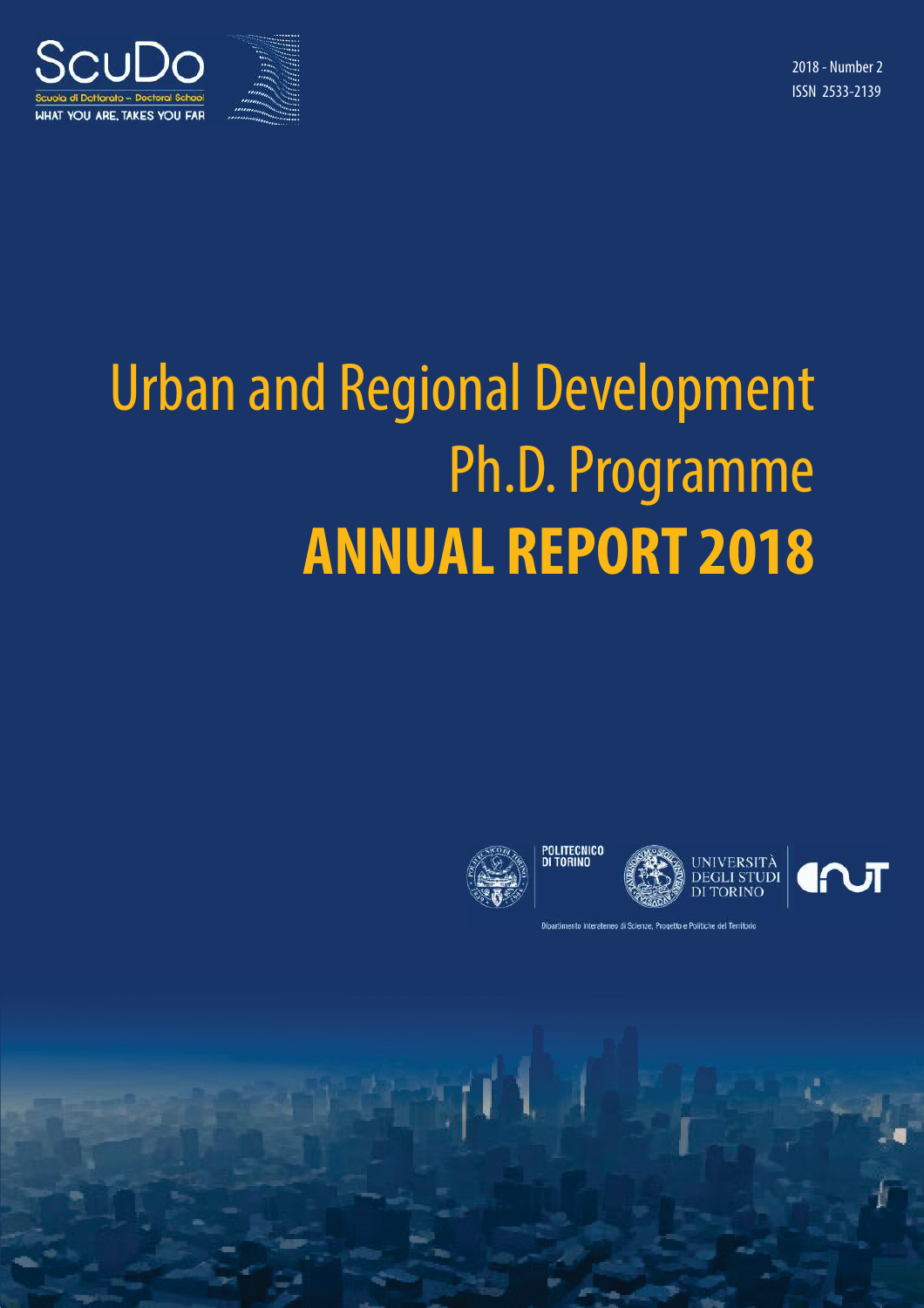





# Urban and Regional Development Ph.D. Programme - ANNUAL REPORT

© DIST - Dipartimento interateneo di Scienze, Progetto e Politiche del Territorio dell' Università e del Politecnico di Torino Viale Mattioli, 39 - 10125 Italia

2018 - Number 2 ISSN 2533-2139

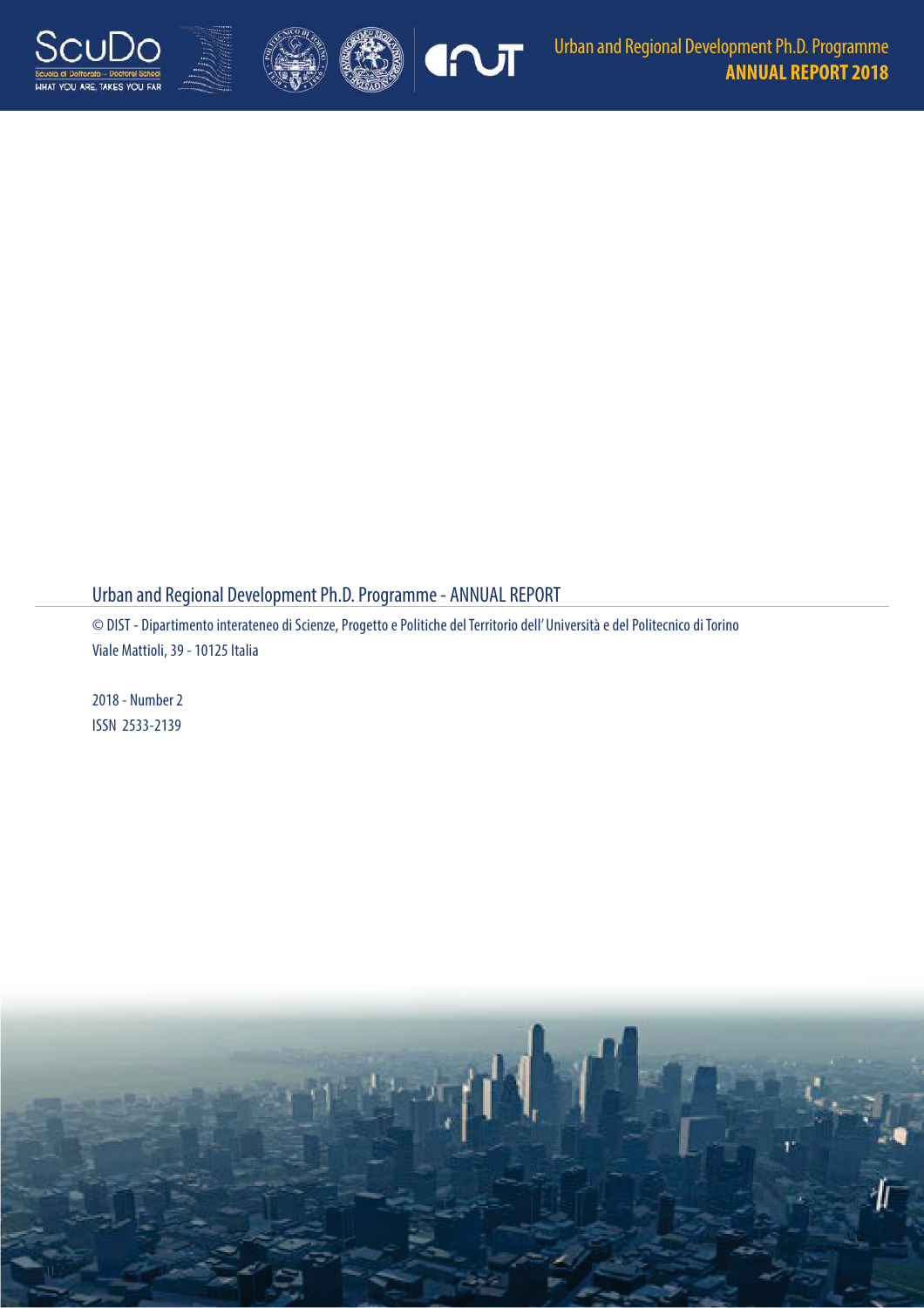





### CONTENT

| XXXI CYCLE - 3rd YEAR STUDENTS |  |
|--------------------------------|--|
|                                |  |

Samantha CENERE Merve DEMIRÖZ Vincenzo DI PIETRA Camilla GUADALUPI Luca LAZZARINI Davide LONGHI Erminia MARTINI Valerio OPERTI Constantin SANDU Diego Danilo VITELLO

#### XXXII CYCLE - 2<sup>nd</sup> YEAR STUDENTS p. 18

László CSEKE Federico DELL'ANNA Massimiliano GRANCERI Fabio IAPAOLO Lucia LUPI Andrea MORA Qi MU Maurizio PIOLETTI Federico PIOVESAN Leonardo RAMONDETTI Niccolò RAPETTI Pablo Angel RUFFINO Astrid Coromoto SAFINA ALMEIDA Francesco SEMERARO

#### XXXIII CYCLE - 1<sup>st</sup> YEAR STUDENTS p. 33

Vanessa ASSUMMA Maurizio BACCI Andrea BARBERO Elena BELCORE Giacomo CAZZOLA Sara CRAVERO M. Valentina DI NICOLI Davide GISOLO Chiara IACOVONE Eloy Llevat LLEVAT SOY Viola MARI Francesca MATRONE Maria Angela MUSCI Giuditta SOCCALI Roberta TARAMINO AlbertoVALZ GRIS

PAST CYCLES **p.50** 

6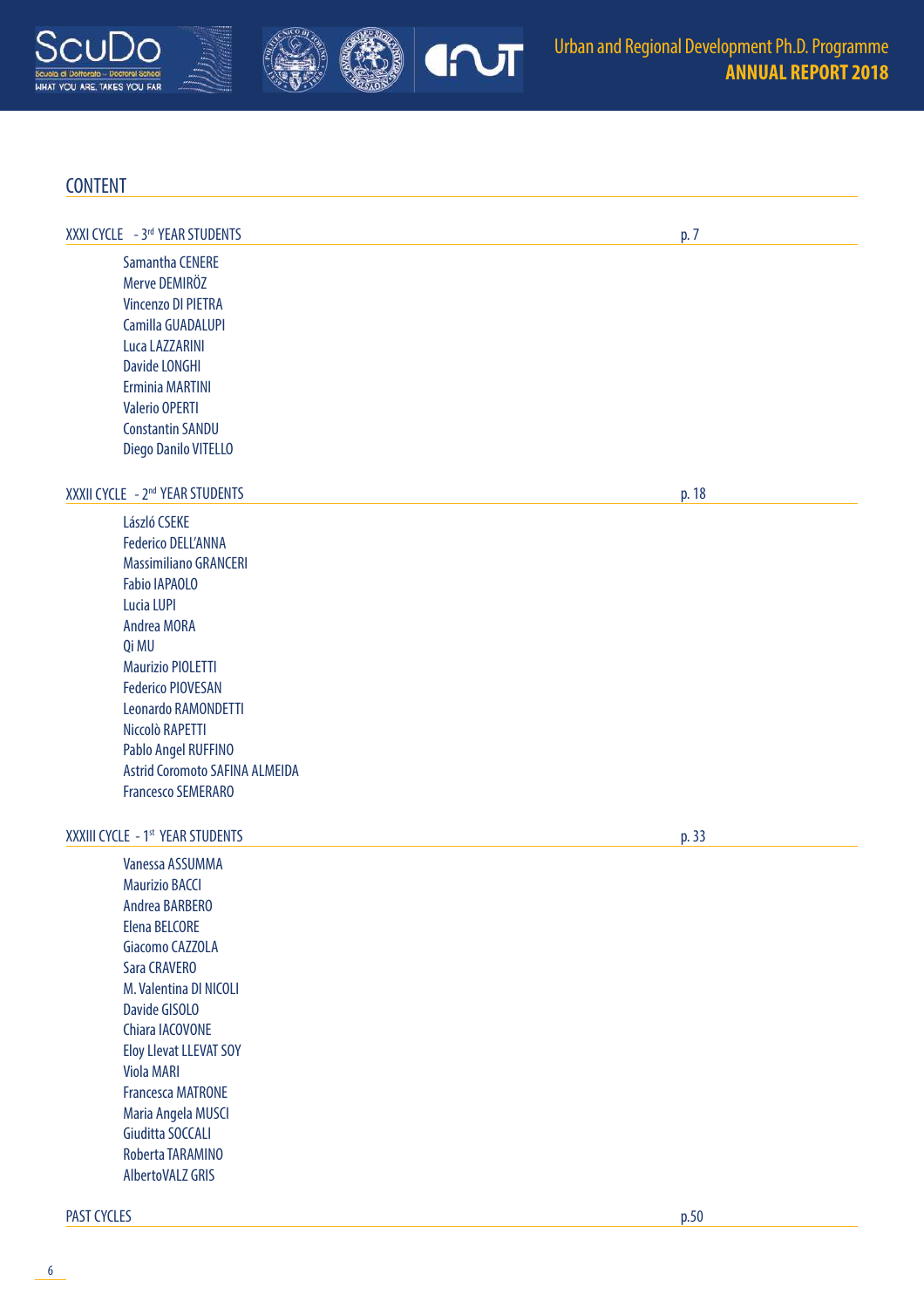





| <b>NAME</b><br><b>E-MAIL</b> | <b>Andrea BARBERO</b><br>andrea.barbero@polito.it                  |  |
|------------------------------|--------------------------------------------------------------------|--|
|                              |                                                                    |  |
| <b>COURSE</b>                | XXXIII cycle - 1 <sup>st</sup> year                                |  |
| <b>TOPIC</b>                 | BIM for data management for new concept of stadium: collaboration, |  |
|                              | interoperability and data visualization                            |  |
| TUTOR(S)                     | Anna OSELLO, Fabio MANZONE                                         |  |

## ACADEMIC CONTEXT

Osello A., Ugliotti F.M., 2017. BIM verso il catasto del futuro – Conoscere, Digitalizzare, Condividere – Il caso studio della città di Torino. Roma: Gangemi. AEC (UK) BIM Technology Protocol – Practical implementation of BIM for the UK Architectural, Engineering and Construction (AEC) industry. Version 2.1.1. 2015.

Osello A., Erba D., Semeraro F., Ugliotti F.M., 2015. Perché quando e come utilizzare il BIM per il FM in Italia. Systema.

## EXTERNAL COLLABORATIONS

- JUVENTUS F.C. S.p.A., Facility and Maintenance department

# HIGHLIGHTS OF THE RESEARCH ACTIVITY

The research topic focus on the potentialities provided by the Building Information Modelling (BIM) methodology, applied to a complex building that evolves constantly like the Allianz Stadium. This goal can be achieved through the research and the development of guidelines for the use of BIM models during the operational step of building lifecycle, to reduce waste of time and costs. These aspects will be closely linked to the Virtual Reality (VR) and Augmented Reality (AR) activities that will be employed to achieve the owner's maintenance needs. The achievement of these objectives will lead to the full development of the integrated building management concept during its lifecycle, allowing it to constantly update, overcoming the actual methodology not based on an integrated alphanumeric model.

So, the main general keywords of the research topic will be:

- Collaboration, based on Data Sharing and Worksharing between all the actors involved in the process. The application of the BIM methodology is illustrated in the matrix below, based on Data Collection, Data Restitution, Data Management and Maintenance.

- Interoperability, related to the employment of the BIM model with a Facility and Maintenance (FM) software. For this purpose, is important to define the project structure and the project BIM workflow, strictly related to maintenance aims for which the project is developed, and interoperability tests, through the definition of specific guidelines.

- Data Visualization, based on Augmented Reality (AR) and Virtual Reality (VR) tools that will be useful for the improvement of maintenance activities performance and for a new concept of stadium.

Starting from these concepts and from the consultation of international literature, the main activity of the first year has been the definition of the project structure, represented by three main areas: (i) legislation, (ii) data management and (iii) work environment. The project workflow has been structured in four different steps: (i) Input, represented by project files, survey activities and family project, (ii) the definition of the Level of Detail/Development (LOD) for each BIM object, (iii) the project BIM workflow: federated model and (iv) Output, in terms of Project DB, Maintenance Visualization and interoperability with the FM software.

Future research activities will be focused on the management of suppliers' activity related to the creation of BIM models, based on the specific elaborated guidelines for this case study and on the completion of interoperability tests. Completed the creation of the geometric and alphanumeric Data Base (DB), the research activity will deal with the employment of AR and VR tools for virtual tour, FM visualization and Internet of Things (IoT).